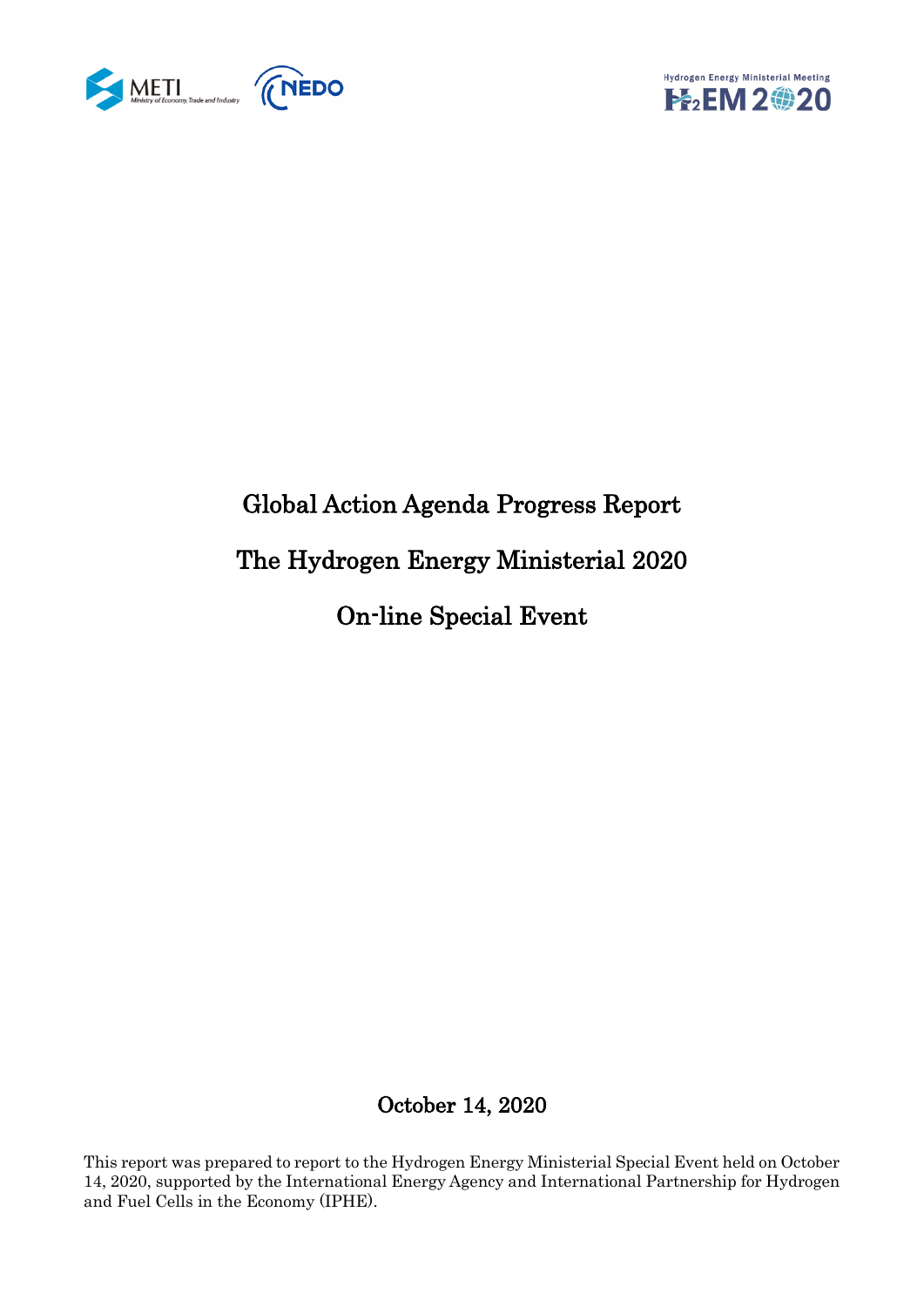#### 1. Introduction

-

In June 2019, "The Future of Hydrogen" the first comprehensive report on hydrogen published in the occasion of G20 by the International Energy Agency (IEA) stated that hydrogen enjoys "unprecedented momentum." One year later, this still holds and even more so, even under the Covid-19 situation. Last year in October, 35 representatives from countries/regions/international organizations gathered in the  $2<sup>nd</sup>$  Hydrogen Energy Ministerial Meeting, where the Global Action Agenda<sup>1</sup> – a principle that guides actions towards a hydrogen-based society and mobilizes global efforts to expand RDD&D of hydrogen – was launched, and since the Meeting, more and more countries and regions are considering the potential of hydrogen as a clean, secure and affordable source of energy. Many countries – Australia, European Commission, France, Germany, Korea, the Netherlands, New Zealand, Norway, Portugal and Spain – unveiled national strategies or visions to expand the use of hydrogen, and more countries are lined up to develop such nationwide polices. In July this year, at the IEA's Clean Energy Transitions Summit, Ministers representing 80% of global carbon dioxide emissions convened and many of them reaffirmed their commitment to hydrogen despite the outbreak of Covid19. There is also growing momentum and concrete actions being taken to unlock the potential of hydrogen in the private sector. The Hydrogen Council, a global industrial body actively exploring the use of hydrogen in the world, was established in 2018 with 13 global companies, the member of which increased to 92, enjoying an impressive seven-fold increase in the number of member companies. Much research and analysis done by international organizations, for example by the International Energy Agency, has shown that hydrogen is an essential element towards the path to carbon neutrality and decarbonization. In addition, at the 2nd Hydrogen Energy Ministerial, the International Renewable Energy Agency (IRENA) launched a report on hydrogen, which highlights the key role of hydrogen as an enabler to integrate renewables in global energy systems. All these developments means that hydrogen has now established a very strong status as a crucial component that enables clean energy transition. With this perception of hydrogen in the global energy landscape in mind, this report summarizes major recent developments in the hydrogen space that are in line with the Global Action Agenda2.

#### 2. Progress made along the line of the Global Action Agenda

<sup>1</sup> https://www.meti.go.jp/press/2019/09/20190927003/20190927003-5.pdf

<sup>2</sup> The developments in summarized in this report are by no means exhaustive, especially for those done by private companies.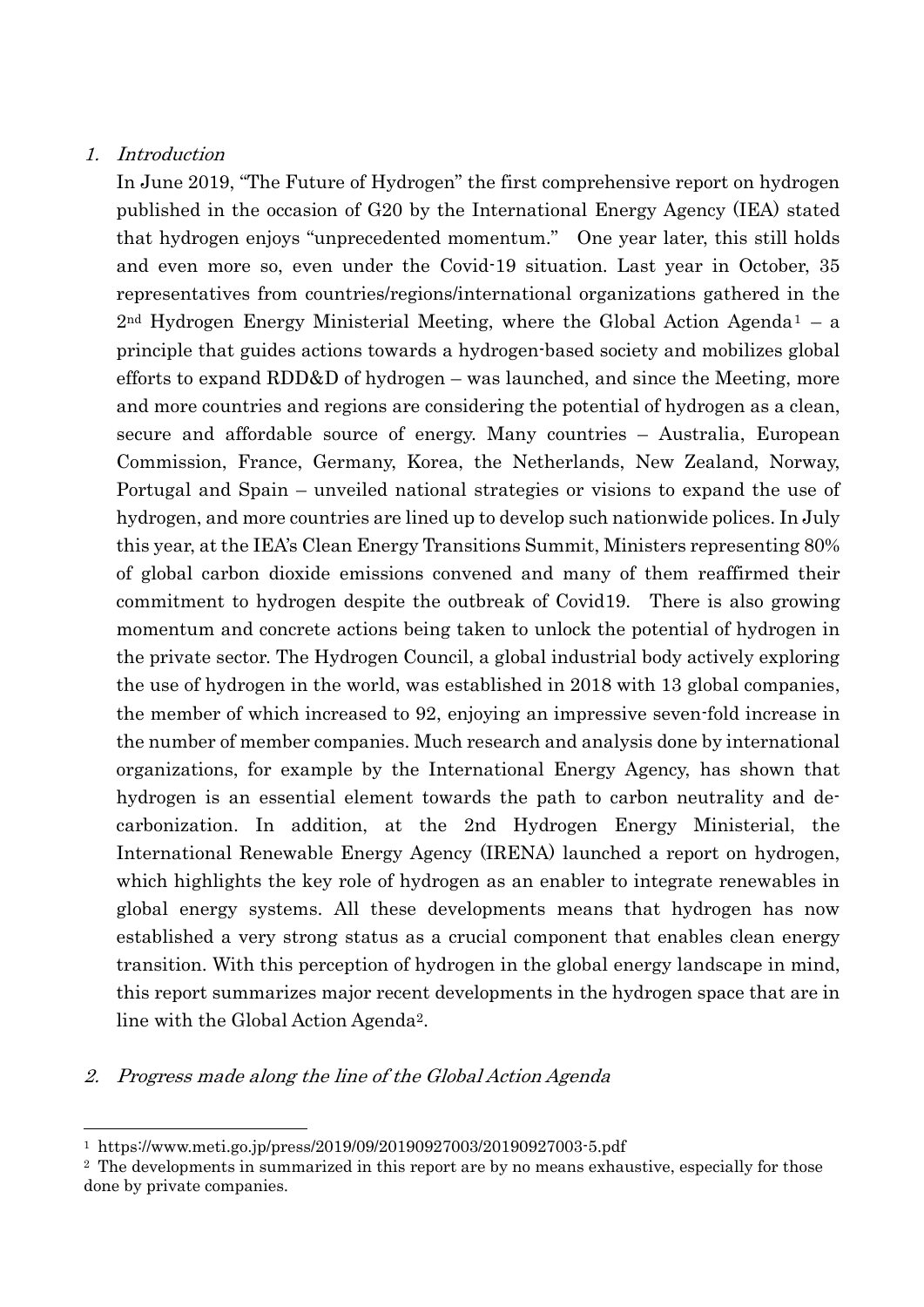The Global Action Agenda is composed of the following six pillars of items concerning hydrogen:

- $\checkmark$  Formulating strategies and roadmaps
- $\checkmark$  FC mobility across applications
- $\checkmark$  Hydrogen Supply Chains
- $\checkmark$  Sector Integration
- $\checkmark$  Study and evaluations of hydrogen's potential
- $\checkmark$  Communication, education and outreach

The major developments in countries, international organizations and regions are summarized along these six pillars below3. These are by no means exhaustive, especially as there are many developments made in the private sector, which are outside of the scope of this report. Nonetheless, these actions listed provide evidence of hydrogen being globally acknowledged as a critical element in the clean energy transition.

- I. Formulating strategies and roadmaps
	- Australia published a national hydrogen strategy, with a goal to be in the global top 3 exporters of hydrogen to Asian markets. This was followed by the release of a low emissions technology statement, which identifies hydrogen as a priority technology for Australia, along with an economic goal to produce hydrogen at under AUD\$2 per kilogram. Australia has also announced a AUD\$1.9 billion investment package for future technologies to lower emissions, including hydrogen. This builds on over AUD\$500 million funding already committed to support hydrogen industry growth.
	- Canada also published their "2019 Hydrogen Pathways" with 10 recommended actions such as forming an advisory council involving a range of stakeholders and identifying and resourcing research priorities.
	- National Energy Administration in China released an announcement on public solicitation on "Energy Law of the People's Republic of China (Draft for Comment)", in which hydrogen energy was classified as an energy category. This is the first legal confirmation of hydrogen energy in China.
	- ⁃ The European Commission also published a region-wide strategy for hydrogen, with an ambitious target of having 40GW of installed

<sup>-</sup><sup>3</sup> Many developments listed in this report are sourced from Country Updates in the IPHE website, and contribution from the governments and international organizations, as well as from publicly available governments' home page and news sources.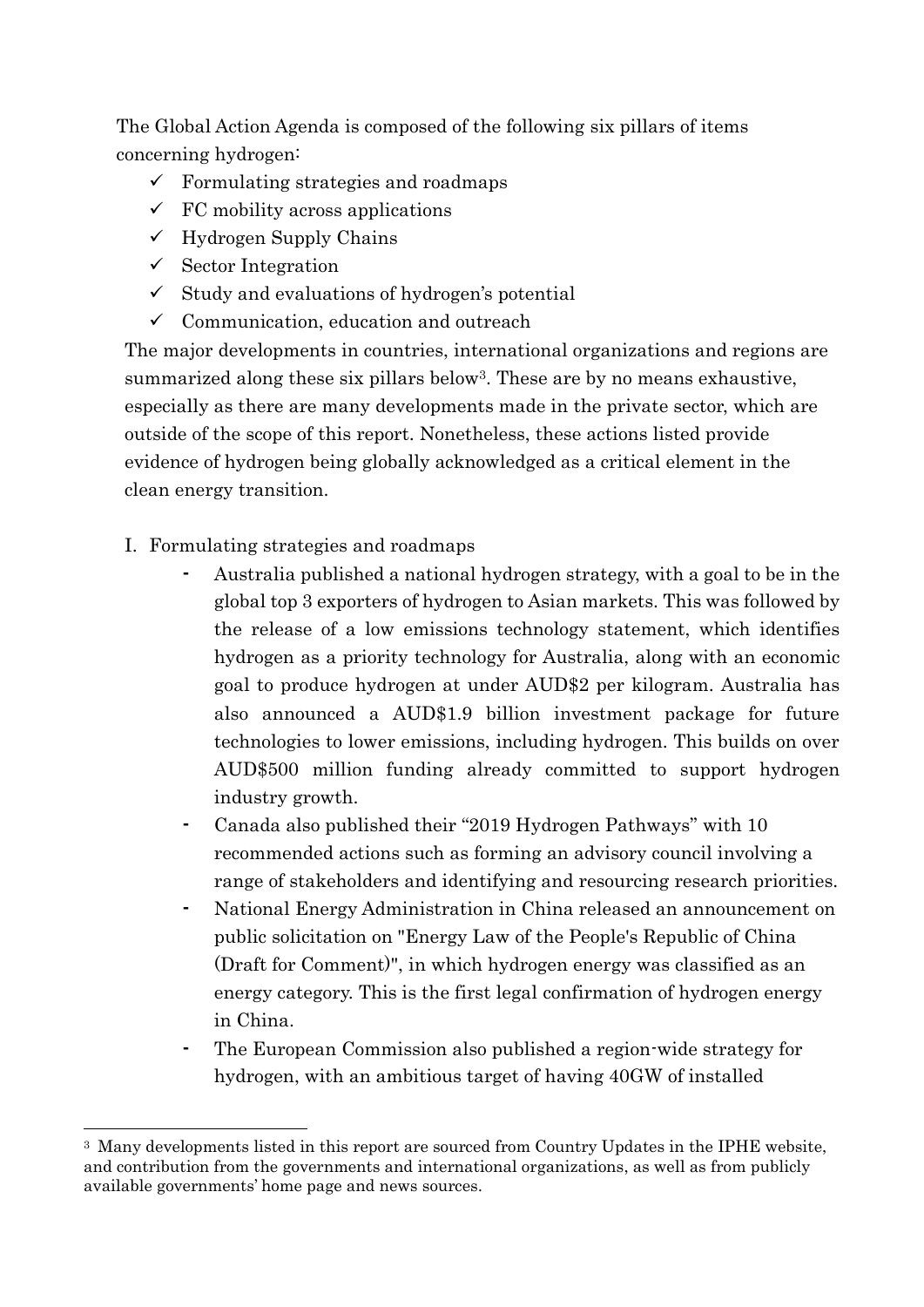electrolysers by 2030, together with an economy recovery package that includes the support for hydrogen. In addition, Clean Hydrogen Alliance was launched to foster the deployment of hydrogen technologies.

- France published its national hydrogen strategy, with an ambitious numerical target of 6.5 GW for the capacity of electrolysers by 2030. Under the strategy, 7 billion euros are invested for low carbon hydrogen production through electrolysis as well as for commercial mobility focusing on heavy duty vehicles and fleets and research, innovation, training and education.
- Germany published its national hydrogen strategy, with an ambitious numerical target of 5 GW for the capacity of electrolysers by 2030. The strategy also states that 9 billion euros will be invested, of which 2 billion euros will be allocated for international cooperation.
- Korea has released their H<sub>2</sub> roadmap, including targets on FCEV, HRS, stationary FC and power generation
- Ministry of Economy, Trade and Industry in Japan made a hydrogenrelated budget request of around USD 800 million for fiscal year 2021.
- The Netherlands has launched its national hydrogen strategy, with an ambition of 3 – 4 GW of electrolysis capacities by 2030.
- New Zealand published a vison for hydrogen, Green Paper, looking at the potential of hydrogen in the country based on the abundant renewable resources.
- Norway also presented the government's hydrogen strategy that announces an explicit goal of increasing the amount of pilot- and demonstration projects in Norway. On May 29 the Norwegian Government announced NOK 120 million (USD 13 million) to innovation projects including hydrogen technologies through the ENERGIX-programme under the Norwegian Research Council, as well as NOK 2 billion (USD 220 million) to the state enterprise Enova to support technology development in industry, including technology development for hydrogen. The Norwegian Government is also developing a roadmap for hydrogen focusing on the development of infrastructure and supply-chains where collaboration across sectors and users of hydrogen is possible.
- Poland, since joining the Tokyo Declaration on Hydrogen in 2018, has focused on creating instruments to support new hydrogen technologies. During the meeting on July 7th 2020 , representatives of the Ministry of Climate together with the most important energy and transport sector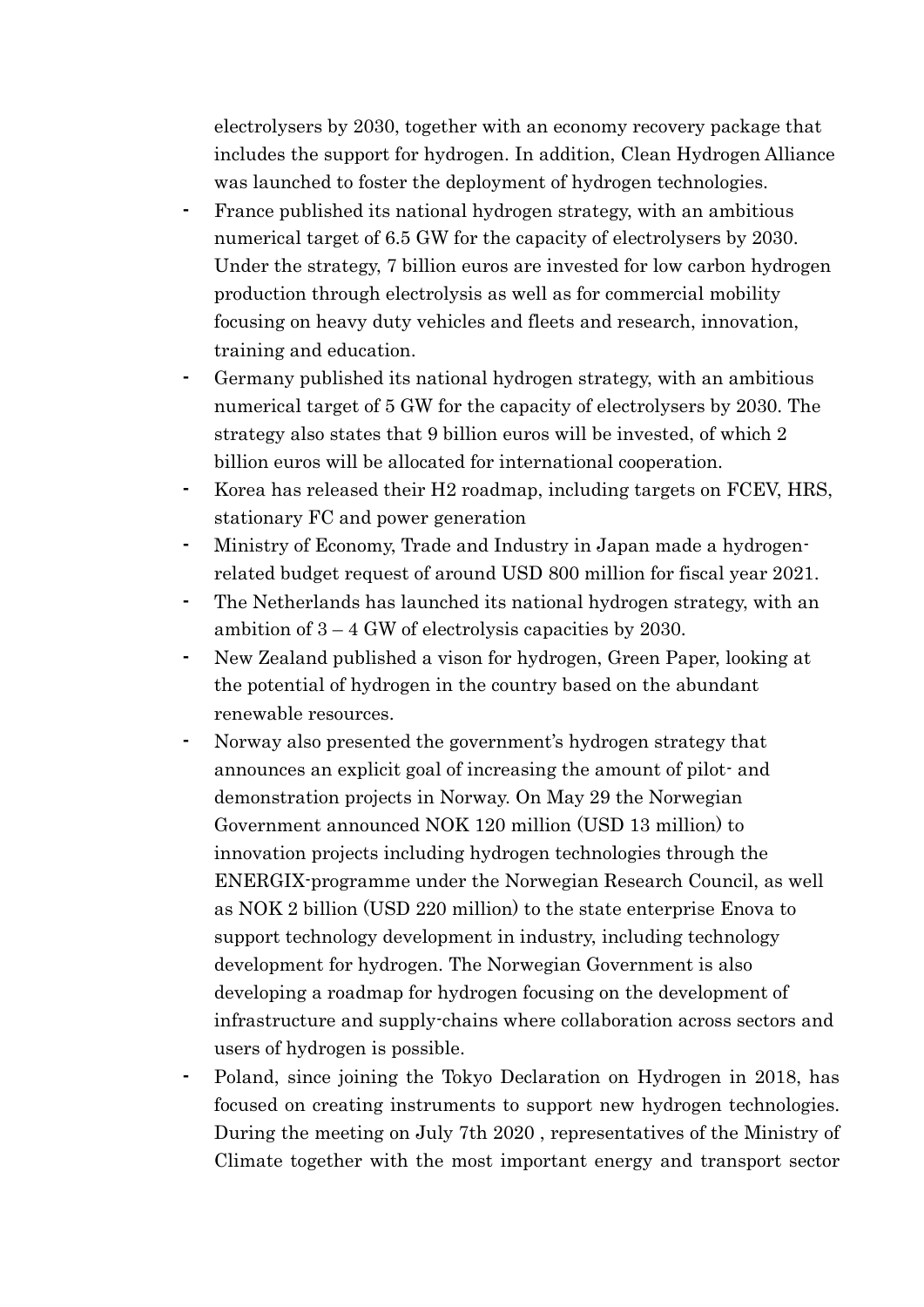companies signed the Letter of intent on establishing a partnership for the creation of a hydrogen economy and the sectoral hydrogen agreement. Poland also intends to publish a draft of Polish Hydrogen Strategy by the end of October 2020.

- Poland has focused on creating instruments to support new hydrogen technologies. On July 7th 2020, representatives of the Ministry of Climate together with the most important energy and transport sector companies signed the Letter of intent on establishing a partnership for the creation of a hydrogen economy and the sectoral hydrogen agreement. Poland also intends to publish a draft of Polish Hydrogen Strategy by the end of October 2020.
- Portugal also published a national hydrogen strategy, with various objectives such as 5% share of hydrogen in final energy consumption, 50 to 100 hydrogen stations and 2 GW of installed electrolysers by 2030.
- ⁃ Spain has published a H2 Strategy, with targets for FCEV electrolysis (4GW), FCVs, HRS and in percentage of electrolytic H2 in industrial uses
- Joint political declaration of the pentalateral energy forum, consisting of Austria, Belgium, France, Germany, Luxembourg, the Netherlands and Switherland was published to affirm their commitment to strengthen their cooperation on hydrogen produced in a  $CO<sub>2</sub>$  reducing manner with the aim of contributing to the full decarbonization of the energy system.
- In the United States, the Office of Fossil Energy in the DOE published a hydrogen strategy for fossil fuels that includes a variety of initiatives such as those for carbon neutral hydrogen production.
- The 2020 budget for the U.S. Department of Energy (DOE) Hydrogen and Fuel Cell Technologies (HFTO) Office is USD 150 million (compared to USD 120 million for 2019) covering hydrogen and fuel cells R&D infrastructure, technology acceleration, systems analysis and safety, codes & standards activities. Stakeholder feedback through a Request for Information is underway to update the DOE strategic program plan on hydrogen.
- ⁃ Other countries, including U.K., Chile, and South Africa are also in preparation of national hydrogen policies.
- II. FC mobility across applications
	- $\checkmark$  Mobility infrastructure development and market expansion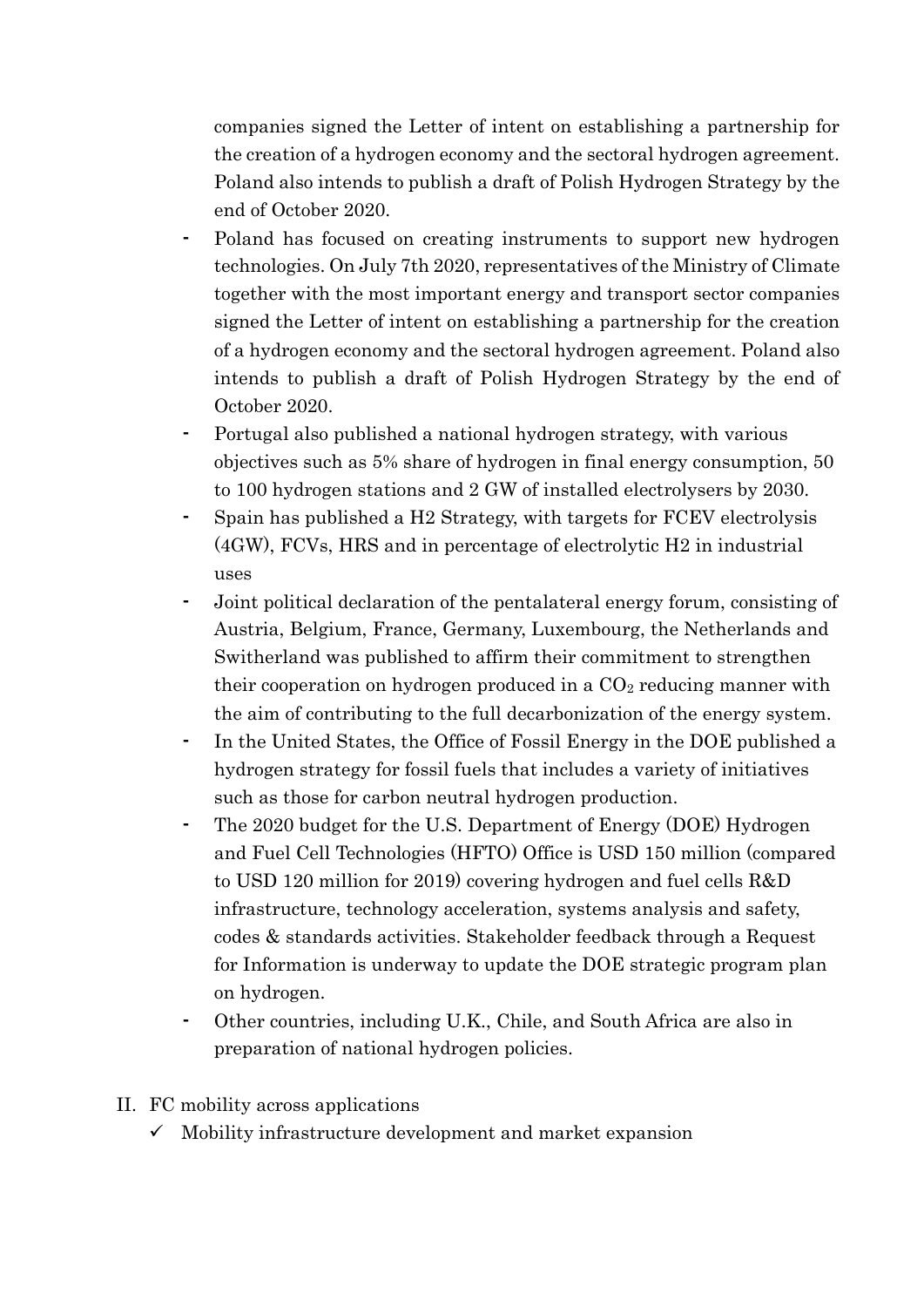- In terms of the "10, 10, 10" target, around 370,000 fuel cell stacks, including those for stationary fuel cell systems and for fuel cell powered forklifts, have been installed and 470 hydrogen stations are installed. Over 25,000 fuel cell vehicles deployed, with the sales in 2019 doubled compared to the previous year.
- Two hydrogen trains have started operation in 2019 and another 14 are expected by 2021. Spain, Italy, the UK and France have also announced plans to deploy H2 trains.
- ⁃ JHyM (Japan H2 Mobility, LLC) has been leading the development of 157 hydrogen stations, with support from Ministry of Economy, Trade and Industry in Japan.
- ⁃ H2 Mobility in Germany has led the development of 85 hydrogen stations.
- The total number of fuel cell-powered forklifts installed in the U.S. has reached 35 thousand units, along with 100 fueling stations specifically for forklifts, and another 45 FCV fueling stations in the U.S.
- New Zealand announced a plan to invest in emerging technology including hydrogen, and support for a nationwide hydrogen station network.
- ⁃ The Japan Bank for International Cooperation (JBIC) signed on June 16 a shareholders' agreement for a joint investment with a Japanese company, of up to approximately USD23 million in the United States.
- Three hydrogen buses are introduced in Denmark.
- The first hydrogen tram in China started commercial service in Foshan, Guangdong Province.
- $\checkmark$  Harmonization of regulations, codes, and standards (RCS) in FC mobility
	- ⁃ The IPHE Regulations, Codes, Standards, and Safety Working Group (RCSS WG) is compiling a database from IPHE member and, where possible, non-member countries with national and regional technical regulations related to:
		- Hydrogen Infrastructure including injection in natural gas streams (permitting, limits, gas quality, safety, and payment/remuneration mechanisms), hydrogen refueling station regulations (land and use plan, permitting requirements/process, safety requirements and process), and maritime rules for landing and bunkering, and on- and off-shore refueling of hydrogen and hydrogen-based fueled vessels
		- Hydrogen Mobility including regulations for broad deployment of fuel cell mobility units (tunnels, bridges, underground parking), for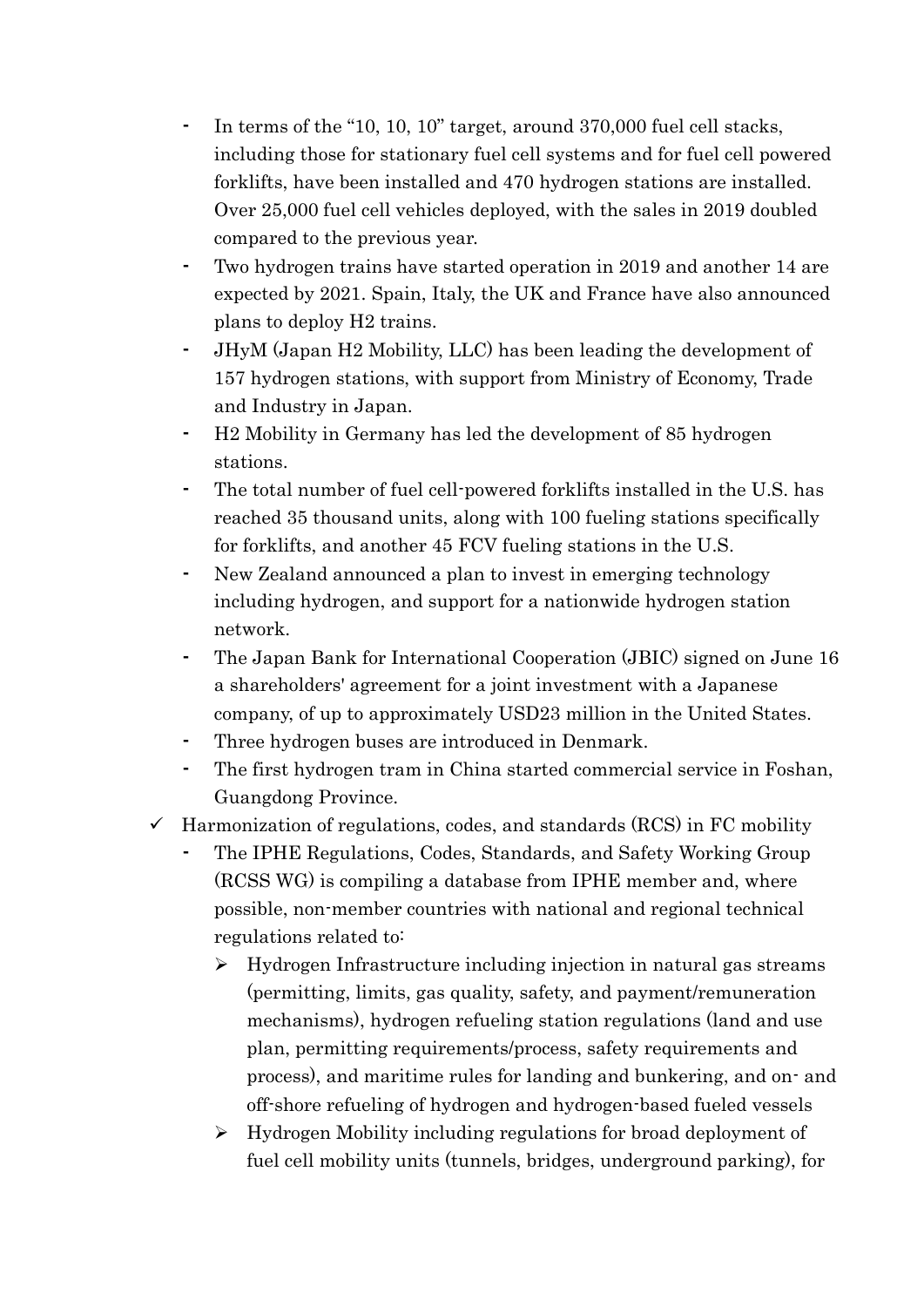fuel cell heavy duty mobility units not covered by UNECE GTR 13 (ships, trains, aircrafts, trucks) and rules for approval of hydrogen and hydrogen-based fuels vessels (ships, boats, utility vessels)

With the compilation of these regulations, the RCSS WG will identify gaps and make recommendations on standards work necessary for the safe and effective handling of hydrogen in these areas.

- ⁃ The Hydrogen Council has collected members' insights into safety-related and other critical regulatory gaps and engaged an expert consultant to assess and prioritize these gaps as well as make specific recommendation on how to improve regulatory alignment. Results are expected to be available towards the end of 2020/ early 2021. With regards to safety regulatory gaps, the Hydrogen Council also hosted a dedicated digital workshop with key partner organisations in March 2020.
- New Energy and industrial Technology Development Organization (NEDO) in Japan has begun the development of a high-speed hydrogen refueling protocol for heavy-duty vehicles.
- ⁃ International Hydrogen Infrastructure Workshop, held in Tokyo in February, shared experiences, best practices and progress on key issues facing hydrogen infrastructure deployment for fuel cell electric vehicles in the United States, Europe, Germany and Japan.
- ⁃ The Sub-Committee on Carriage of Cargoes and Containers (CCC) of the IMO is working on interim guidelines for ships using fuel cells.
- ⁃ The Emirates Authority for Standardization and Metrology (ESMA) has completed the first technical regulation of hydrogen-powered vehicles in the UAE, making the UAE a pioneer in the MENA region to establish such a regulation.
- $\checkmark$  Research and development (R&D) for next generation FC systems
	- NEDO has launched a new R&D project to dramatically expand the use of fuel cells for FCVs, stationary business and industrial use. (Japan)
	- The Fuel Cells and Hydrogen Joint Undertaking (FCH JU) launched its Fuel Cells and Hydrogen Observatory which aims at providing users with data and information on the hydrogen sector.
	- In November 2019, comprised of senior experts from IEA member governments, the IEA Committee on Energy Research and Technology (CERT) held a thematic discussion on hydrogen, a topic on which many members have expressed a strong interest. This session offered delegates the opportunity to learn more about recent activities in the hydrogen space, including IEA analytical work, government strategies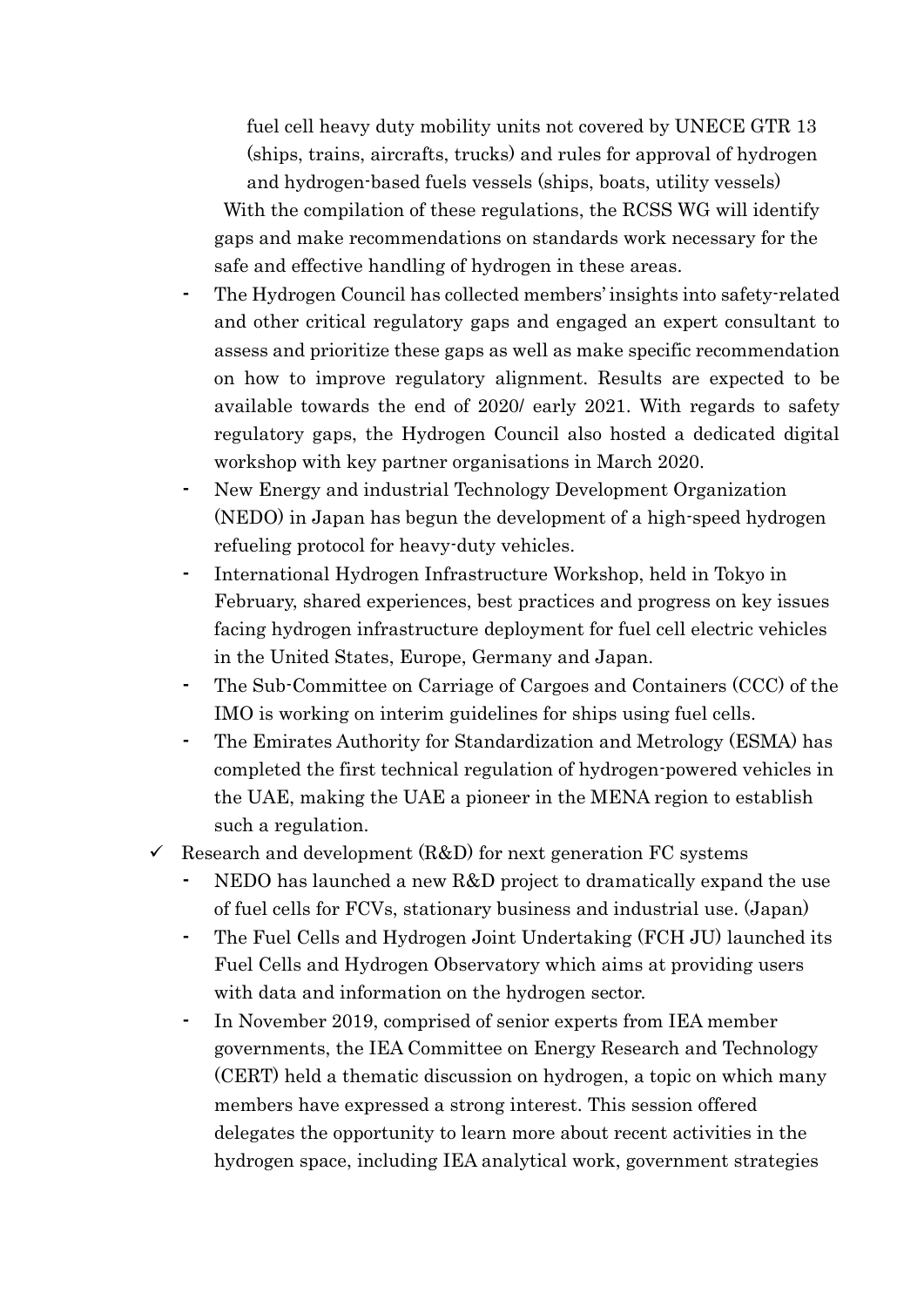and RD&D priorities from a selection of countries, engagement activities in various fora, and the outcome from other recent Ministerial-level meetings.

- $\checkmark$  Ensuring hydrogen safety
	- ⁃ IPHE continues to collaborate with many organizations to keep the Safety topics a key priority, specific actions include:
		- $\triangleright$  IPHE agreement on a priority list of safety topics to be tackled in the following years (2018)
		- $\triangleright$  A Memorandum of Understanding with the International Association on Hydrogen Safety (IA HySafe) is in place and collaboration through the Center for Hydrogen Safety (CHS).
		- Publication of a Report from the Hydrogen Fuel Cell Vehicles in Tunnels Workshop (April 2020), from a joint IPHE – HySafe Research Priorities Workshop 2018
		- Engaging with the Hydrogen Council on Safety (first meeting March 2020)
		- $\triangleright$  Organisation of a specific session on hydrogen safety for maritime applications at the next HySafe Research Priorities Workshop October 22 and 23, 2020
		- $\triangleright$  Presentations by CHS and industry including lessons learned from incidents in Norway, Korea, and the United States at IPHE meetings
	- Complementing its work on safety-related regulatory gaps (as outlined above), the Hydrogen Council has also taken specific steps to equip and train members with regards to safety-related crisis communications, including detailed protocols, FAQs, simulation workshops etc.
- III. Hydrogen Supply Chains
	- $\checkmark$  Research and development and sharing information
		- Australia announced an energy investment plan for new and emerging technologies including hydrogen, and set up a hydrogen export hub worth \$70.2 million to scale-up demand and take advantage of the advancements in this low emissions, high powered source of energy.
		- ⁃ Australia and Germany signed a joint declaration of intent to carry out a supply chain feasibility study on hydrogen produced from renewable energy.
		- Portugal and The Netherlands commit themselves in the MOU signed to affirm their intensions to develop a strategic export-import value chain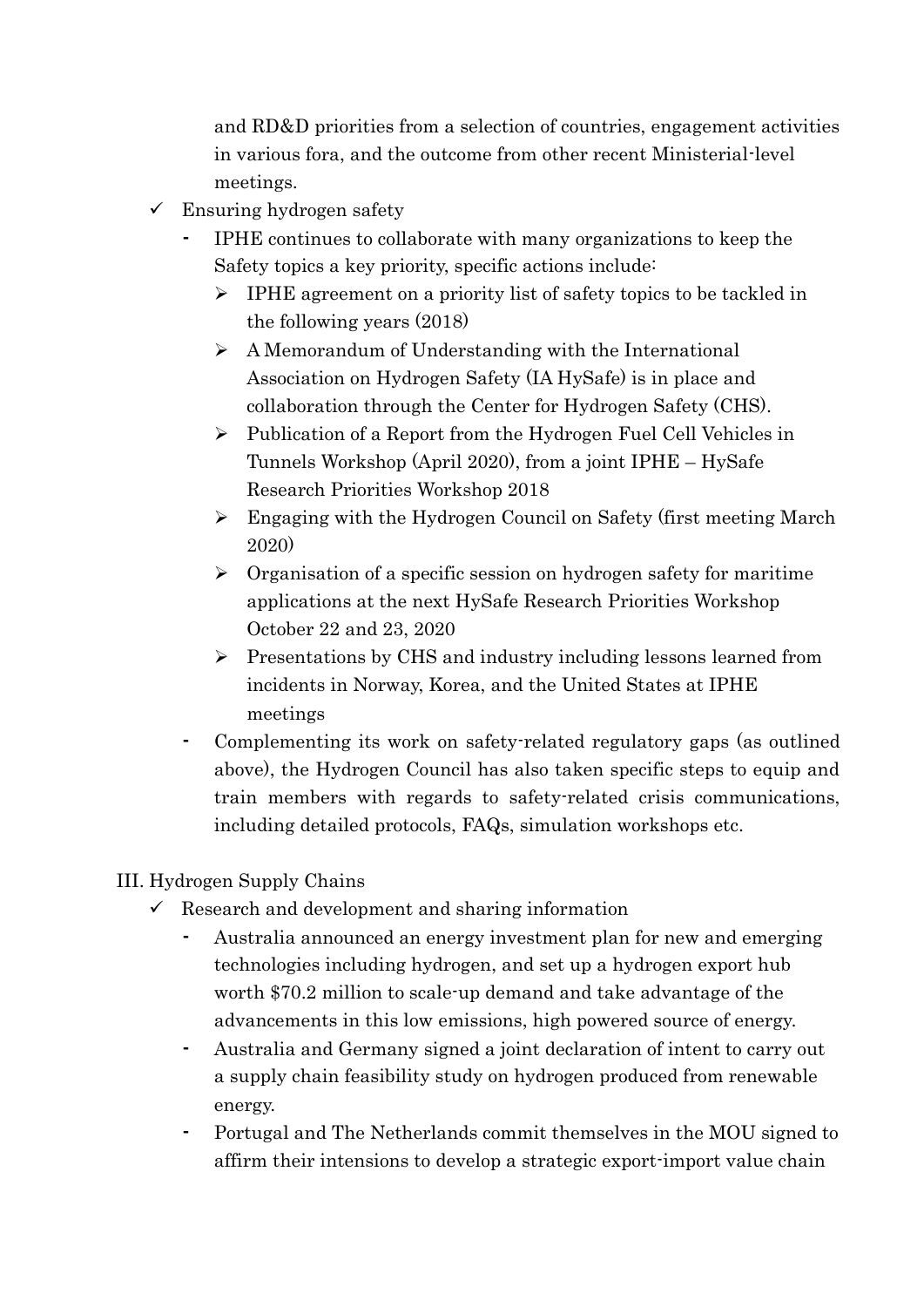to ensure production and transport of renewable-based hydrogen from Portugal to the Netherlands and its hinterland.

- $\checkmark$  Promoting investment and demonstration projects that work as models for hydrogen deployment and scale-up, and help prepare the regulatory environment
	- The world's first liquefied hydrogen carrier "SUISO FRONTIER" was launched, which was equipped with the world's first liquefied hydrogen storage tank for marine transportation.
	- ⁃ The Advanced Hydrogen Energy Chain Association for Technology Development (AHEAD) in Japan has achieved the world's first hydrogen supply chain demonstration project that consists of a series of processes from the production of methylcyclohexane (MCH) in Brunei to ocean transport to the separation of hydrogen from MCH in Japan, as the use of hydrogen shipped from abroad as fuel for power generation.
	- CCS is a prerequisite for blue hydrogen, and the Norwegian Government recently announced to appropriate NOK 16.8 billion in the 2021 budget to the full-scale CCS project "Longship" with a total cost estimate of NOK 25.1 billion. The project will demonstrate carbon capture technologies at the cement factory in Brevik as well as the waste incineration facility in Oslo on the condition that this project secures sufficient own funding and funding from the EU or other sources. Both projects the amount of  $CO<sub>2</sub>$  captured for each project to be around 400 000 ton per annum, Longship also comprises funding for the transport and storage project Northern Lights, a joint project between oil companies that will transport liquid  $CO<sub>2</sub>$  from capture facilities to a terminal at Øygarden in Vestland County. From there,  $CO<sub>2</sub>$  will be pumped through pipelines to a reservoir beneath the sea bottom.
	- ⁃ Saudi Aramco and the Institute of Energy Economics, Japan (IEEJ), in partnership with SABIC, have successfully demonstrated the production and shipment of blue ammonia from Saudi Arabia to Japan with support from the METI in Japan.
	- The Hydrogen Council is building a new digital investment platform to enable exchange on key projects and match start-ups and project developers with potential investors. The platform is expected to be fully operational in the course of 2021.
- $\checkmark$  Support the development of effective hydrogen trading markets
	- In Japan, Hydrogen Utilization Study Group was launched in the Chubu region as well as in Kobe and Kansai region for the purpose of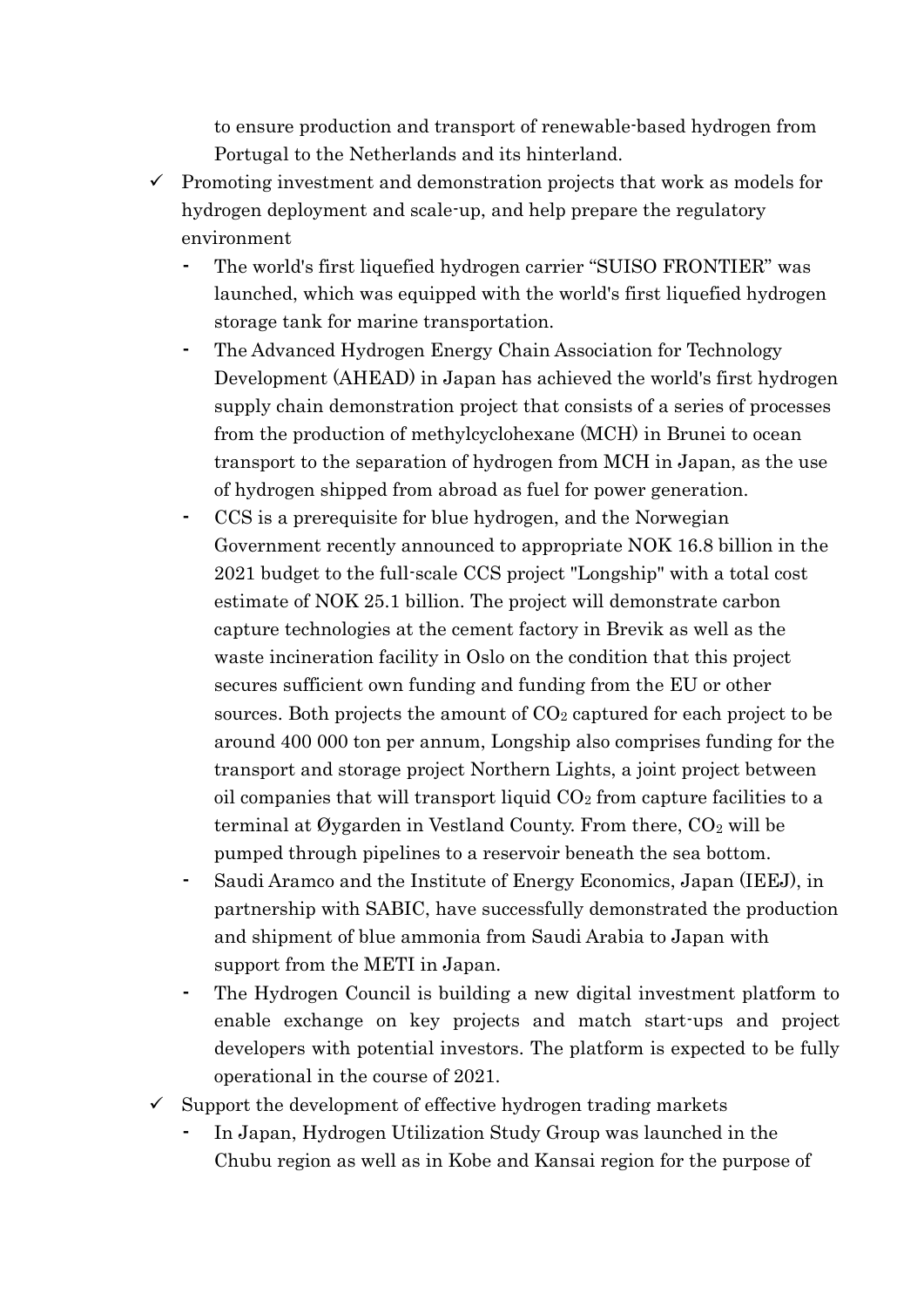creating demand for hydrogen and building a supply chain for the stable use of hydrogen.

- ⁃ The IPHE created a new Hydrogen Production Analysis Task Force whose objective is to develop a mutually agreed methodology for determining the greenhouse gas (GHG) and other emissions associated with the production of a unit of hydrogen. Application of this methodology, e.g. in an ISO international standard, will help facilitate international trade in 'clean' hydrogen by recommending a common approach, while its adoption is not mandatory and is subject to each member's discretion, depending on each member's circumstance.
- Australia is undertaking consultation via an online survey on the design of a Hydrogen Certification Scheme.
- New Zealand is proposing a project on a Low-carbon Hydrogen International Standard for APEC 2021.
- The Hydrogen Council is developing a study to outline industry perspectives on hydrogen production pathways. Preliminary results are expected before the end of the year. The official publication of the report is foreseen for January 2021.

### IV. Sector Integration

- $\checkmark$  Research and development
	- As part of the H2@Scale program, the U.S. DOE announced funding for 18 research and development projects totaling USD 64 million in fiscal year 2020. The funds will support innovative research and development that will drive market expansion and scale up the production, storage, transportation and use of hydrogen. Projects will include research and development on electrolyzers, new carbon fibers, steelmaking processes, the first marine barge and data center projects using hydrogen and fuel cells, and more.
	- The Hydrogen Valley Platform was launched on 21 April 2020 as a Global Information Sharing Platform, developed by the FCH 2 JU to support the Mission Innovation IC8 Member States, aiming at promoting the emergence and implementation of hydrogen flagship projects ("Hydrogen Valleys").
- Demonstration
	- ⁃ Fukushima Hydrogen Energy Research Field (FH2R) in Japan was constructed with a renewable energy-powered 10MW-class hydrogen production unit, the largest-class in the world. The produced hydrogen is being used to power stationary fuel cells in the region. The FH2R will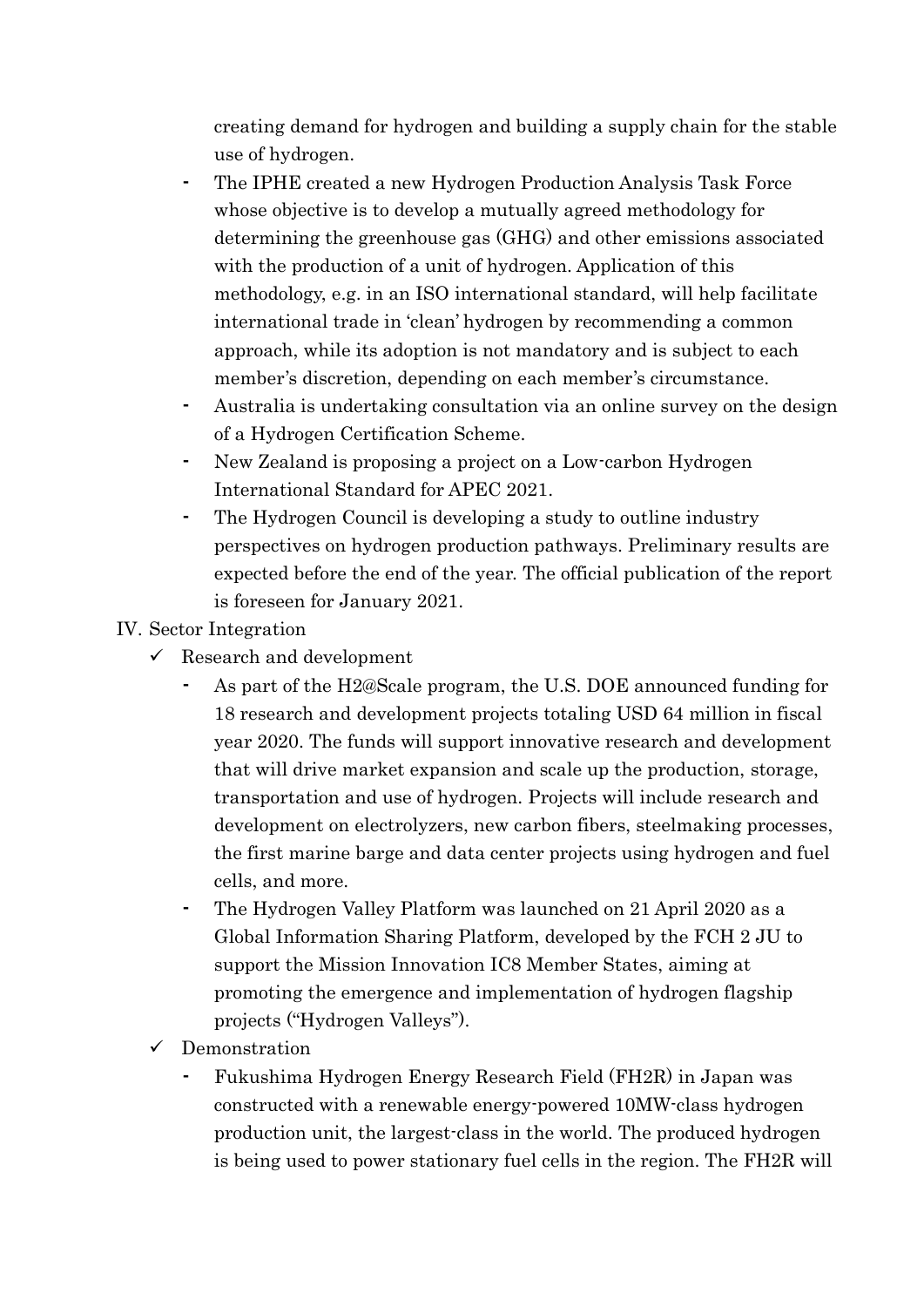adjust to supply and demand in the power grid in order to maximize utilization of this energy while establishing hydrogen production technology with low cost.

- The European industry association Hydrogen Europe is undertaking 2 x 40 GW Green Hydrogen Initiatives, where a number of projects to produce hydrogen with massive scale of electrolyser is planned.
- The first megawatt-scale green hydrogen pilot project in MENA to produce hydrogen by solar power generation is being conducted in Dubai by the Dubai Electricity and Water Authority
- The hydrogen production plant with 6 MW electrolyser started operation in Austria.
- The French government-supported GRHYD project, which began blending 6% hydrogen into the natural gas grid in 2018, already reached 20% on a volumetric basis in 2019, demonstrating the technical feasibility of this approach for domestic use.
- The Gigastack feasibility study was funded by the BEIS in U.K. to demonstrate the delivery of bulk, low-cost renewable hydrogen through Gigawatt scale polymer electrolyte membrane (PEM) electrolysis, manufactured in the UK.
- $\checkmark$  Expanding the use of hydrogen in various sectors
	- The Netherlands started research on how to repurpose part of its current natural gas infrastructure for the transport of hydrogen, including a so called hydrogen backbone, which connects the major industrial clusters in The Netherlands and possibly in Northwestern Europe.
	- The Korean government is implementing the "Hydrogen Model City" Project" to build hydrogen model cities in Ulsan, Ansan and the Wanju-Jeonju area by 2022.
	- ⁃ The world's first hydrogen based steel plant in Sweden began operations, which can reduce  $CO<sub>2</sub>$  emissions in the steel industry by replacing coal with hydrogen in the steelmaking process.
	- Over 300,000 stationary fuel cells are installed in Japan to provide heat and power to households.
- V. Study and evaluations of hydrogen's potential
	- ⁃ Energy Technology Perspectives 2020, a major new IEA publication focused on the technology needs and opportunities for reaching international climate and sustainable energy goals. This report highlighted the crucial role of hydrogen for reaching net-zero emissions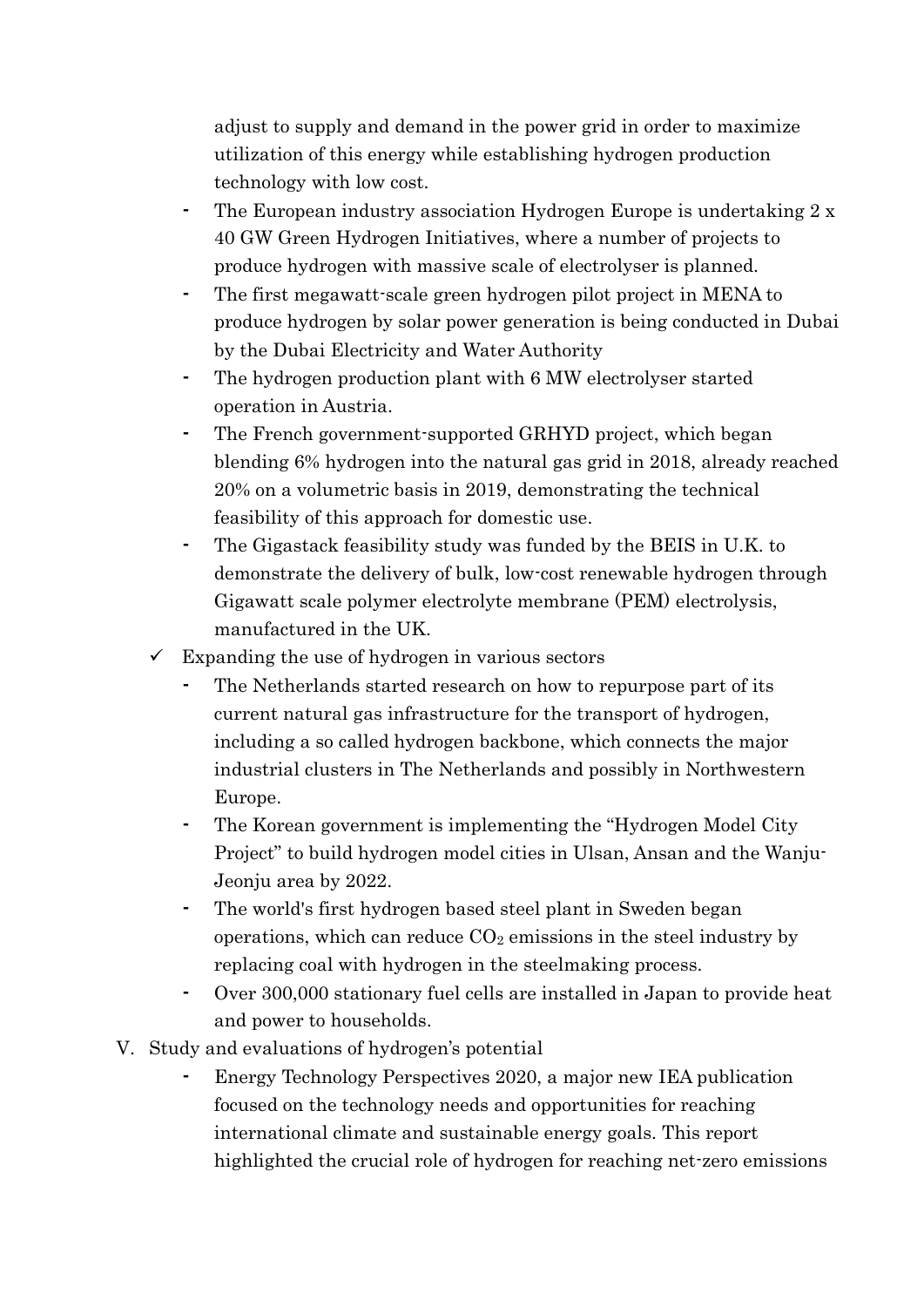globally in 2050 as well as 2070. Hydrogen plays a key role in decarbonizing long-distance transport and heavy industry, including to produce hydrogen-derived fuels, with global demand growing by up to 7 fold. Such increase in demand means that hydrogen would meet over 10% of final energy consumption by the time of net-zero emissions. At that point, hydrogen production is low-carbon based on electrolysis using low-carbon electricity, or fossil fuels coupled with carbon capture and utilization or storage (CCUS), depending on each country's own circumstances.

- The IRENA published the report "Producing Competitive Green" Hydrogen: Scaling up Electrolysers and Reducing the Cost of Green Hydrogen" presented today, 14 October 2020, at the Third Hydrogen Energy Ministerial, to contribute to the discussion on the need to evolve and scale up electrolyser technologies, as one of the common points of countries' roadmaps/strategies.
- ⁃ IRENA's Global Renewables Outlook: Energy Transformation 2050 provides an ambitious, yet technically and economically feasible roadmap to meet climate goals and place countries on the path towards net-zero emissions by 2060. To produce the amount of green hydrogen required, a significant scale-up of electrolysers translated into 1700 GW by 2050 is necessary, in addition to at least 4 TW of dedicated renewable capacity. In addition, in September 2020, IRENA released the report "Reaching Zero with Renewables" which outlines pathways to achieve net-zero emissions in industry and transport by 2060, and for all of which carbonfree hydrogen will have an important role.
- In January 2020, the Hydrogen Council published a report on the economic prospects for hydrogen technologies in the report "Path To Hydrogen Competitiveness: A Cost Perspective".
- VI. Communication, education and outreach
	- The IPHE actions related to Education & Outreach includes:
		- $\checkmark$  Planned, managed and executed the communications and outreach campaign around IPHE's first virtual Global Hydrogen Forum with nearly 2,000 attendees, increasing the visibility of the role of hydrogen in the economy on the web and social media platforms including 3,000 new IPHE Website users, a 3-fold increase in LinkedIn followers and a 60% increase in IPHE twitter followers after the event.